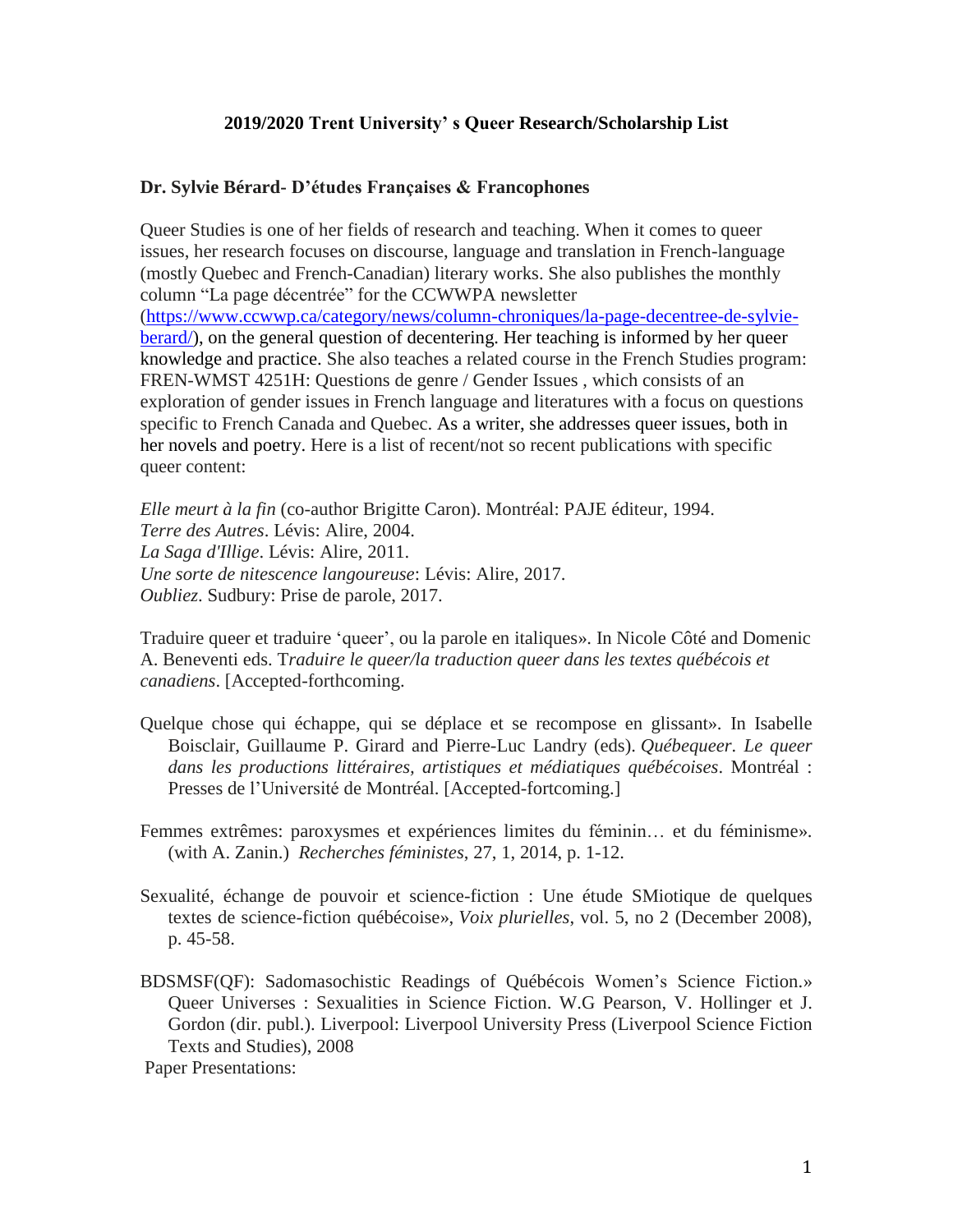Brouiller les lignes Sexualité et espace réel virtuel dans De synthèse de Karoline Georges». Conference of the ACQL-ALCQ (Association for Canadian and Quebec Literatures), University of British Columbia (Vancouver), June 2019.

Écrire queer entre les langues». Canadian Writers Submit. Toronto, June 2018.

- 'Toutes les filles dont je tombais amoureuse… avaient une tête de cheval' Le bestiaire queer d'Obom». Désir et Plaisir dans les littératures autochtones contemporaines. Association des professeurs et professeures des universités et des collèges canadiens and the Indigenous Literary Studies Association. Regina, May 2018.
- 'C'est quoi ton pronom déjà?' L'instance du pronom dans le discours queer». Feeling Queer / Queer Feeling. University of Toronto, May 2017.
- La littérature amérindienne québécoise contemporaine par-delà l'hétéronormativité», Congrès de l'ACQL, University of Calgary, June 2016.
- Queer is not a French word or writing queerly in la langue de Tremblay», Queer Coll(i/u)sions, Sadleir House (Peterborough), March 5, 2016.
- Parce qu'il nous faut une langue du futur bien de son temps: Traduire le queer sciencefictionnel», Association for Canadian and Quebec Literature Conference, Congress of the Humanities and Social Sciences, Ottawa, May 30, 2015.

# **Dr. Nael Bhanji- Gender & Women's Studies**

Nael is a critical race and trans studies theorist, whose research draws upon psychoanalysis and affect theory in order to explore articulations of necropolitics, racialization, and counter-terrorism within an increasingly globalized trans movement. He is particularly invested in tracing the affective circulation of queer/racialized expendability, decay, and death in public imaginaries.

## **Dr. Nadine Changfoot - Political Studies**

## *Peer Reviewed Journal Articles*

Rice C., Chandler, E., Rinaldi, J., Changfoot, N., Liddiard, K., Mundel, I., and Mykitiuk, R. (2017) "Imagining Disability Futurities: Proliferating Dis-topias." *Hypatia: Feminist Journal of Philosophy*. v 32 no. 2 Spring: 213-229. (online) <http://onlinelibrary.wiley.com/doi/10.1111/hypa.12321/full>

Chandler, E., Changfoot, N., Rice, C., Lamarre, A., and Mykitiuk, R. (2018) "Cultivating Disability Arts in Canada." *Review of Education, Pedagogy, and Cultural Studies*. v. 40, n.3: 249-260. https://doi.org/10.1080/10714413.2018.1472482 https://www.tandfonline.com/doi/full/10.1080/10714413.2018.1472482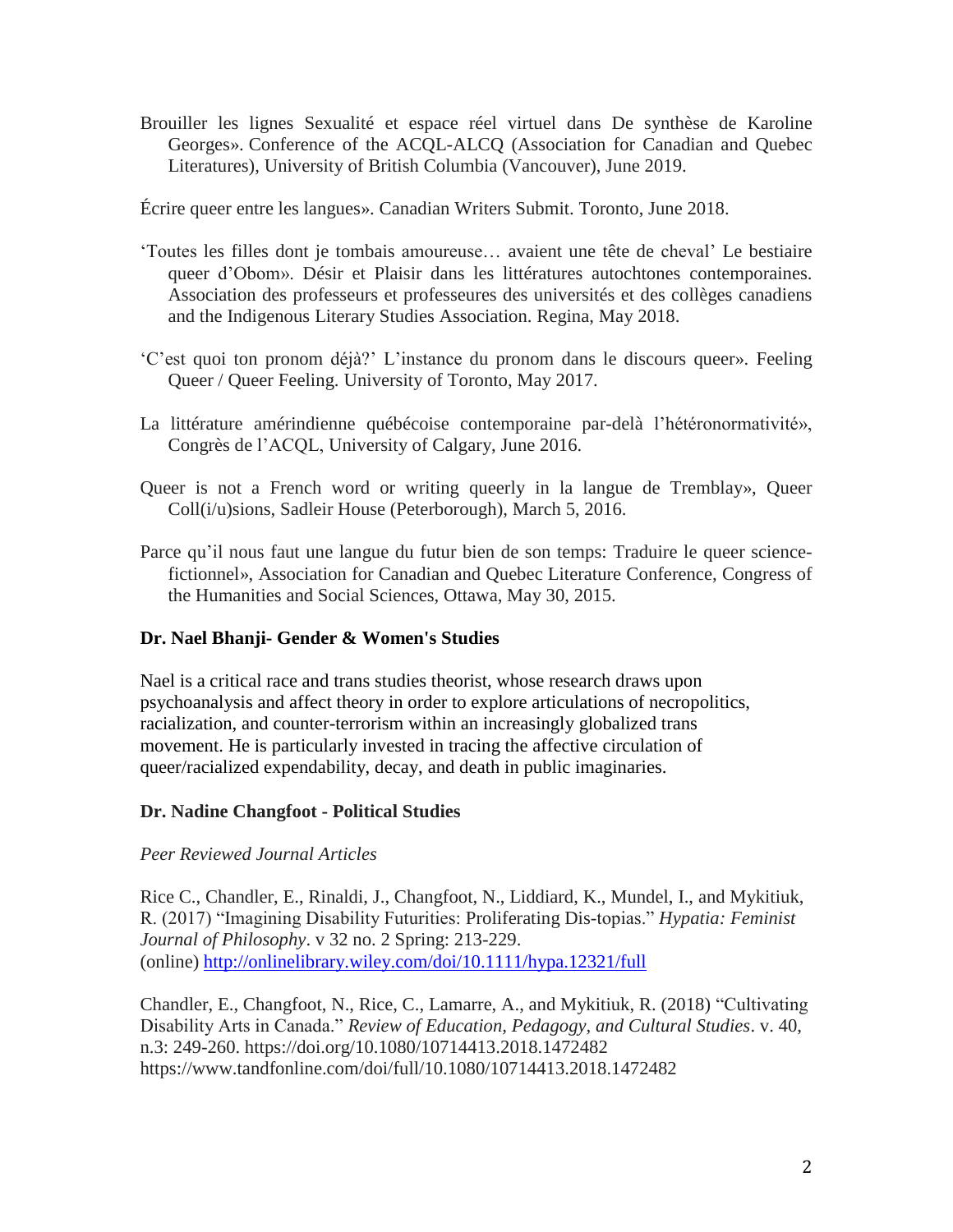### *Peer Reviewed Chapters*

Rice, R., Chandler, E., Changfoot, N. (2016) "Imagining Otherwise: The Ephemeral Spaces of Envisioning New Meanings." *Mobilizing Metaphor: Art, Culture and Disability Activism in Canada*. Eds. Christine Kelly & Michael Orsini. University British Columbia Press, 2016: 54-75.

Changfoot, N. and Rice, C. (in press) "Aging with and into Disability: Futurities of New Materialisms." *Aging/Disability Nexus*. Eds. K. Aubrecht, C. Kelly, C.Rice. Vancouver: University of British Columbia Press.

## *Peer Reviewed Conferences*

Rice C., Chandler, E., Rinaldi, J., Changfoot, N., Liddiard, K., Mundel, I., and Mykitiuk, R. (July 2015) "Imagining Disability Futurities." Arts and Society Conference, Imperial College, London, UK.

Chandler, E., Changfoot, N., Rice, C., Lamarre, A., and Mykitiuk, R. (July 2015) "Cultivating Disability Arts in Canada." Arts and Society Conference, Imperial College, London, UK.

Changfoot, N., Chandler, E., and Rice, C. (April 2017) "Dis-Arts in Ontario: Research and Dis-Arts Creation Intersections." DisArts Symposium. Grand Rapids, Michigan.

Changfoot, N. and Rice, C. (May 2016) "Aging with and into Disability: Futurities of New Materialisms." Canadian Sociological Association, Ryerson University, Toronto.

## **Dr. Susan Hillock- Social Work and Graduate Studies**

*January 2019*- Received the *Ontario Confederation of University Faculty Association (OCUFA)'s Status of Women and Equity Award of Distinction* for outstanding contributions of OCUFA members whose work has contributed meaningfully to the advancement of professors, academic librarians, and/or academic staff who are Indigenous, women, racialized, LGBTQ2S+, living with disabilities and/or belong to other historically marginalized groups.

## *Peer Reviewed Journal Articles*

Kimberley, D., Hardy Cox, D., Hillock, S. & Csiernik, R. (2019). A brief history of social work education in Canada (2019 Draft Article).

Mulé, N. J., Hillock, S., & Craig, S. (2017). Queering social work education book, *Social Work Now: The Journal of the Ontario Association of Social Workers.* Ontario: OASW.

### *Peer Reviewed Books*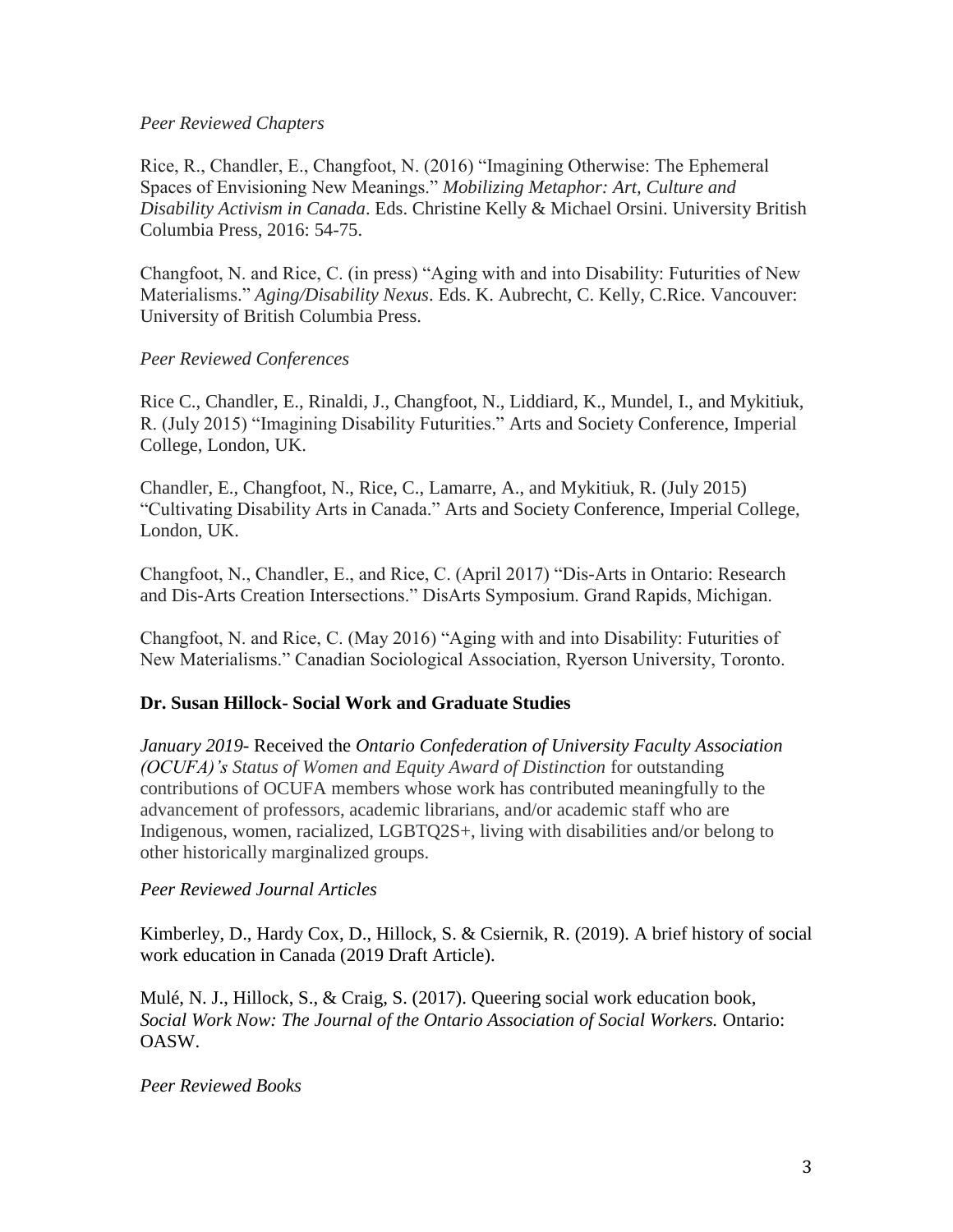Hillock, S. (2019). *Let's Teach About Sex: Sexuality(ies) in Higher Education*. Book Proposal. Toronto: University of Toronto Press (2019, Accepted)

Csiernik, R. & Hillock, S. (2019). *Teaching Social Work in Canada: Reflections On Pedagogy & Practice*. Toronto: University of Toronto Press (Under Publisher Review).

Hillock, S. & Mulé, N. J. (2016). *Queering Social Work Education*. Vancouver: UBC Press.

#### *Peer Reviewed Chapters*

Csiernik, R. & Hillock, S. (2020). Issues in teaching social work. *Teaching Social Work in Canada: Reflections On Pedagogy & Practice*. Toronto: University of Toronto Press (2019 Submission Date, Under Publisher Review).

Hillock, S. (2020). Femagogy: Centreing feminist knowledge and methods in social work teaching. Eds. Rick Csiernik & Susan Hillock. *Teaching Social Work in Canada: Reflections On Pedagogy & Practice*. Toronto: University of Toronto Press (2019 Submission Date, Under Publisher Review).

Hillock, S. (2020). Teaching from the margins: No good deed goes unpunished. Eds. Rick Csiernik & Susan Hillock. *Teaching Social Work in Canada: Reflections On Pedagogy & Practice*. Toronto: University of Toronto Press (2019 Submission Date, Under Publisher Peer Review).

Hillock, S. (2016). A queer history. In S. Hillock & N.J. Mulé. (Eds.). *Queering Social Work Education*. Vancouver: UBC Press, 17-35.

Hillock, S. (2016). Social work, the academy, and queer communities: Heteronormativity and exclusion. In S. Hillock & N.J. Mulé. (Eds.). *Queering Social Work Education*. Vancouver: UBC Press, 73-92.

### *Peer Reviewed Conferences*

(February 25-26, 2019). *Teaching from the margins: Scholarship regarding resistance, backlash, and transformation.* 3rd Annual Conference on Academic Research in Education (CARE). Las Vegas, Nevada, USA.

(January 4-7, 2018). *Revisioning the field trip: Social action and higher education*. 16th Annual International Conference on Education. Honolulu, Hawaii, USA.

(June 2016). *Shadow Work: Uncovering Social Work in Palliative Care*. The 8th International of Social Work Health and Mental Health. Singapore.

Hillock, S. (June 2016). *Queering Social Work*. CASWE Conference. Calgary.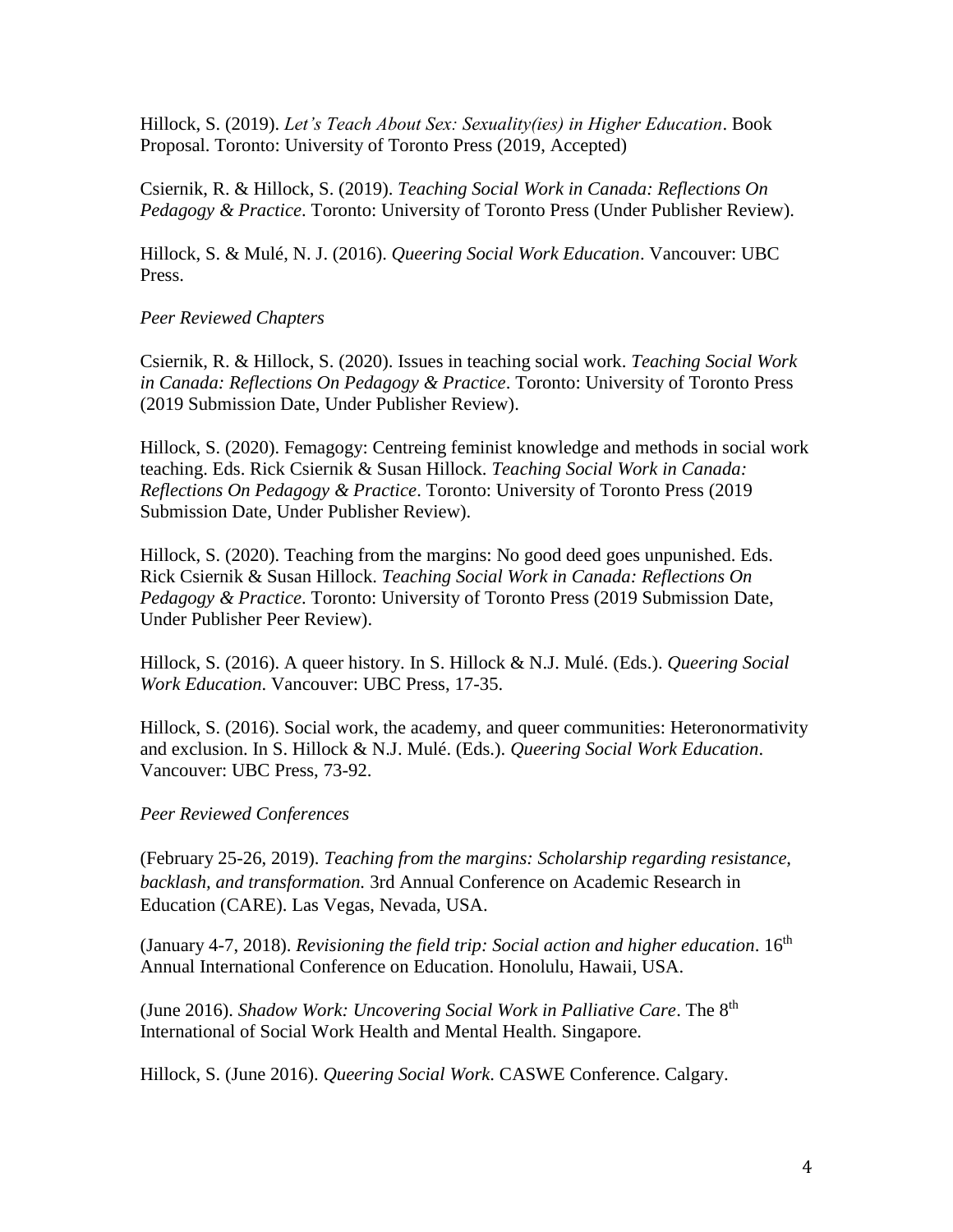### *Curriculum Development and Teaching*

Hillock, S. (2015). *SWRK 3105H Queering Social Work*. Trent University, Peterborough, O.N. Developed and taught a brand new BSW elective course, including syllabi, assignments, required readings, teaching content and materials, lecture notes, Blackboard shell, and power points.

# **Dr. Terry Humphreys- Psychology**

He teaches three courses that integrate queer issues, mainly research issues around sexual orientation and gender: PSYC 3760H: Human Sexuality; PSYC 3730H: Intimate Relationships; and PSYC 4760H: Seminar in Social Dimensions of Human Sexuality. In addition, he and one of his past graduate students (Raymond McKie) worked on a research project examining MSM and sexual consent negotiation behaviours (Canadian, USA, and Western European samples). They are still working on publications for this. One publication is out already. Also, he has a current graduate student (Coady Babin) examining interpretations of first sexual experiences of LGBT individuals (exploring their first hetero vs their first same-sex experiences). Already presented a poster on some qualitative interviews at the World Association for Sexual Health, Mexico City (Oct 12- 15).

## **Dr. Kelly McGuire- Gender & Women's Studies**

Her research is on medicine, gender, and eighteenth-century literary history. She queers her syllabi as much as possible. Examples include:Literature and Social Justice (ENGL 2703H) where she spends some time discussing lesbian poet activists like Adrienne Rich and Audre Lorde, as well as, AIDS activism of the 1980s through works like Larry Kramer's Normal Heart; in her Age of Sensibility class (ENGL 3207H), which focuses on 18th century literature, she spends some time talking about same-sex desire, especially in reference to Henry Fielding's T*he Female Husband*and libertine poets like John Wilmot,; and in ENGL 2609H (Contagion) and her grad course on Imagining Immunity, they also study AIDS activism. She is currently writing a book on Gender, Care Labour, and the Inoculated Body.

## **Dr. Blair Niblett- Education**

### *Peer Reviewed Chapters*

Niblett, B., & Oraa, C. (2014). The gay agenda in Ontario Catholic schools: Gay-straight alliances as activist education. In G. Walton (Ed.), *The gay agenda: Claiming space, identity, and justice* (pp.54-69)*.* New York: Peter Lang.

### *Peer Reviewed Conferences*

Niblett, B. (2017, May 29). Queering masculinity and adventure: Tales of a Queer ropes course trainer. Paper presentation at the *Canadian Society for Studies in Education Conference*, Toronto, ON.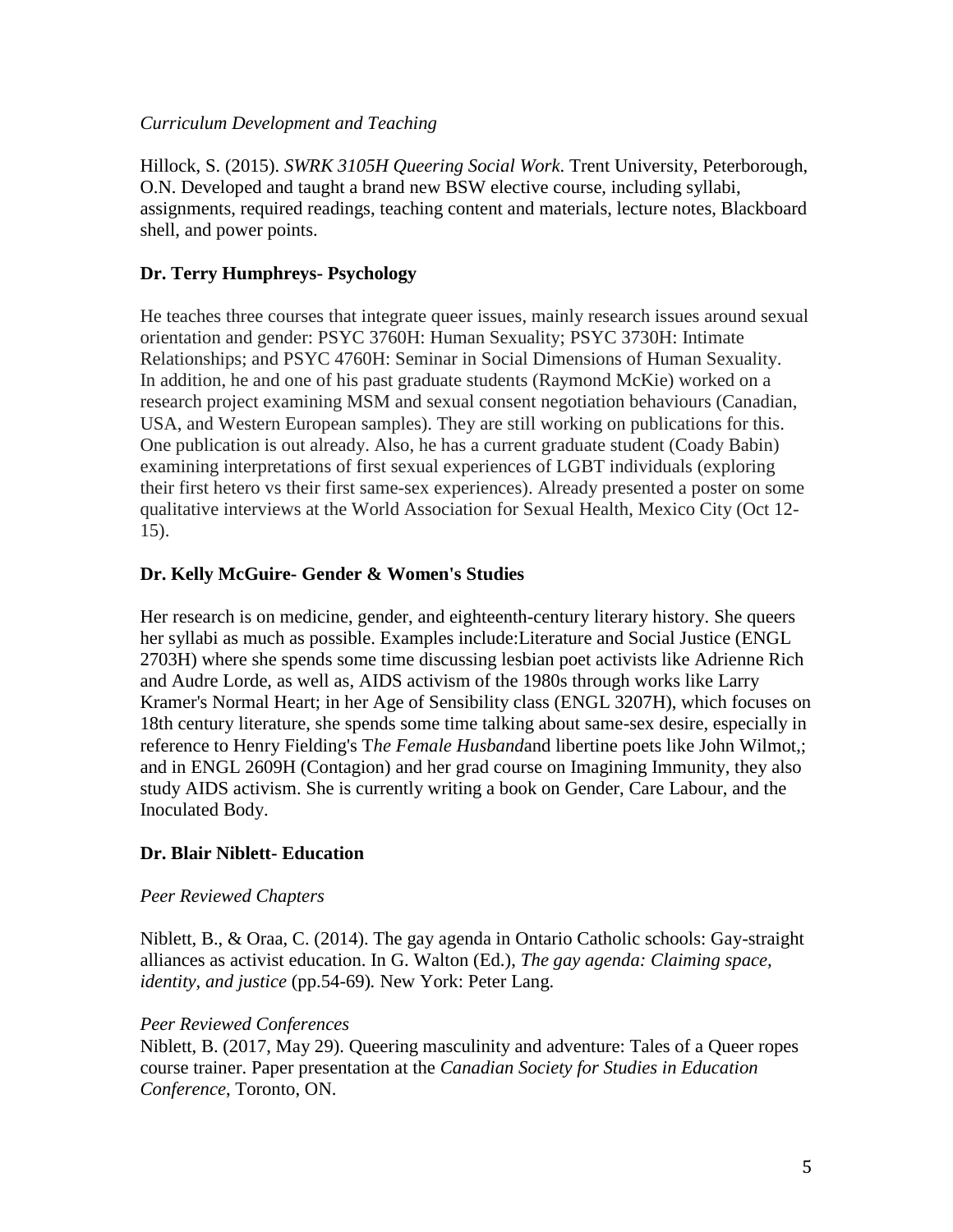### **Dr. Amanda Paxton- English Department- Trent Durham**

Currently, Dr. Paxton is developing a new course titled Queer Lit, to be offered for the first time in January 2020. The course is cross-listed with Gender & Women's Studies, and the current enrollment of 45 indicates a high interest from the student body. This course examines literary and cultural representations of queerness through historical, theoretical, and aesthetic approaches. The term "queer" is used in a capacious sense, encompassing that which does not fall into standard categories of binary gender identity and/or heteronormativity. Her study will include questions such as the following: What does it mean for a text to be "queer"? Is there such a thing as a "queer" aesthetic? How do categories of sexual and gender identity intersect with racial, ethnic, or religious identities? What can explorations of queerness as an identity category tell us about identity itself? On a historical level, she will consider the significance of moments like the Labouchere Amendment in 1885 and the Stonewall riots of 1969 for the cultural representation and signification of queer identity. On a theoretical level, she will examine notions of essentialism, constructivism, and performativity as they are posed in literature and film. Aesthetically, she will probe the various means by which artists have used normative and non-normative representational practices to give voice to queer experience.

### **Dr. Karleen Pendleton Jiménez- Education**

#### *Peer Reviewed Journal Articles*

- Rinaldi, J., Rice, C., LaMarre, A., Pendleton Jiménez, K., Harrison, E., Friedman, M., McPhail, D., Robinson, M., & Tidgwell, T. (2016). Through Thick and Thin: Storying queer women's experiences of taking up and resisting idealized body images and expected body management practices. *Psychology of Sexualities Review* [Special Issue Sexualities & Health: Critical Perspectives].
- Pendleton Jiménez, K. (Sept. 2015). 'I love Barbies ... I am a Boy': gender happiness for social justice education, *Sex Education*, DOI: 10.1080/14681811.2015.1067195
- Pendleton Jimenez, K. (2014). How To Get a Girl Pregnant: An Autoethnography of Chicana Butch Reproduction. *Journal of the Motherhood Initiative for Research and Community Involvement* "Mothering and Reproduction" [Special Issue], 5(2), 60-74
- Pendleton Jiménez, K. (2014). The making of a queer Latina cartoon: Pedagogies of border, body, and home. *The Journal of Latino-Latin American Studies (JOLLAS)* "Chicana/Latina Feminism(s): Negotiating and Crossing Borderlands in Education" [Special Issue], 6(2), 125-134.
- Pendleton Jiménez, K. (2009). Queering classrooms, curricula, and care: Stories from those who dare. *Sex Education: Sexuality, Society and Learning, Special Issue:*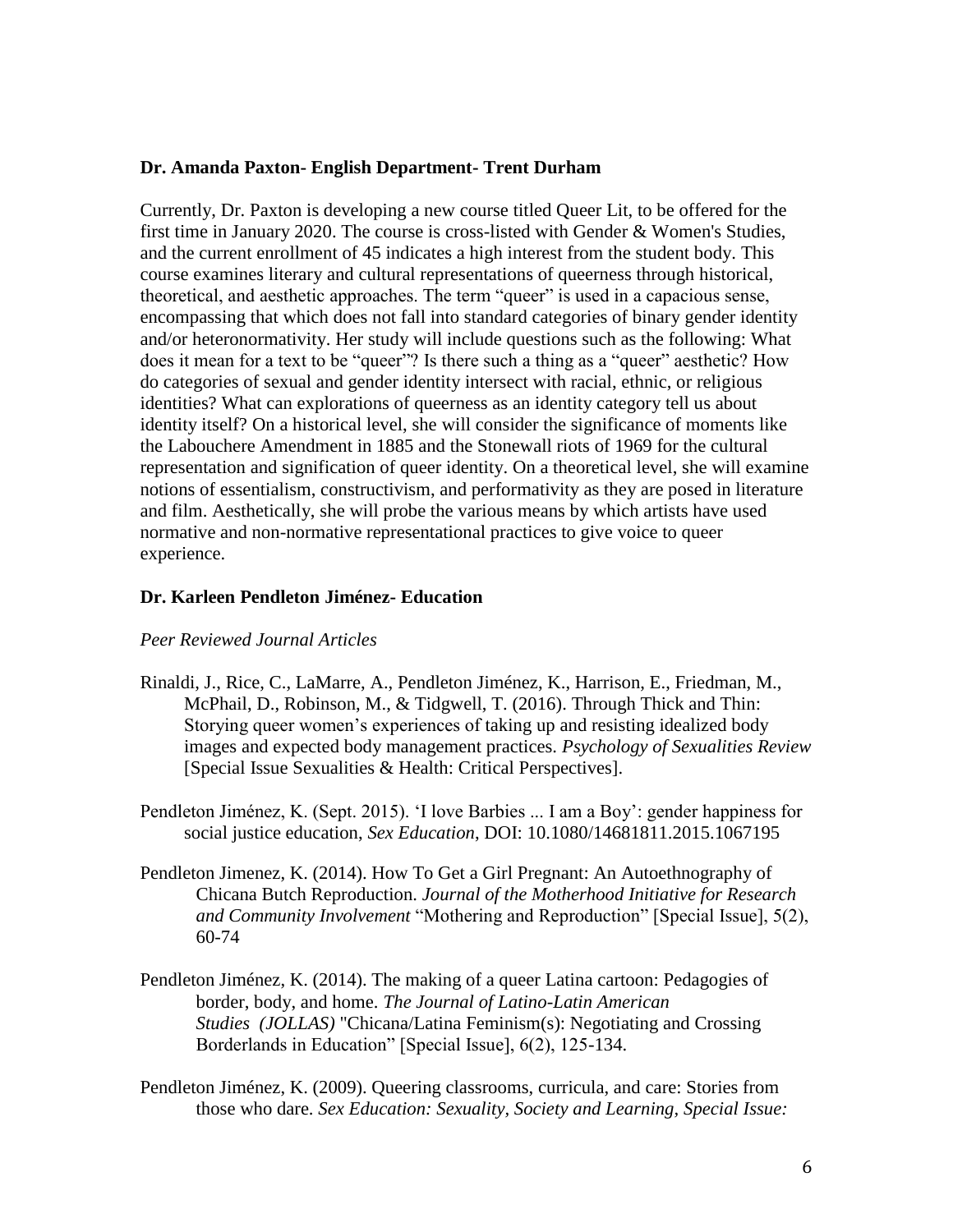*Queering Elementary Education: The State of the Art Ten Years Later, Sex Education*, 9(2), 169-179.

Pendleton Jiménez, K. (2008). Latina Landscape: Queer Toronto. *Canadian Journal of Environmental Education*, *Special Issue: Art, Literature, and Place: An Ecopoetics Reader*, 13(2), 114-129.

*Peer Reviewed Articles Conference Proceedings* 

- Killoran, I. & Pendleton Jiménez, K. (2009). "Unleashing the unpopular": Bodies, stories and queer classrooms. In S. Flynn (Ed.), *Queer Issues in the Study of Education and Culture Conference Proceedings*.
- Pendleton Jiménez, K. (2006). From tomboy to drag: Las notas de un rey en Toronto. In J. García (Ed.), *The National Association of Chicana and Chicano Studies Proceedings: 1997-2001.*

*Peer Reviewed Books*

- Pendleton Jiménez, K. (2016). *Tomboys and other gender heroes: Confessions from the classroom*. NY: Peter Lang.
- Killoran, I. & Pendleton Jiménez, K. (Eds.). (2007). "*Unleashing the unpopular": Talking about sexual orientation and gender diversity in education*. Olney, MD: Association for Childhood Education International. [Edited Book]

*Creative Books*

- Pendleton Jiménez, K. (2011). *How to get a girl pregnant*. Toronto: Tightrope Books. [memoir]
- Pendleton Jiménez, K. (2000). *Are you a boy or a girl?* Toronto: Green Dragon Press. [children's book]

*Peer Reviewed Chapters* 

- Pendleton Jiménez, K. (2014). "I will whip my hair" and "hold my bow": Gendercreativity in rural Ontario. In E. Meyer & A Pullen Sansfacon (Eds.) *Supporting transgender and gender creative youth: Schools, families and communities in action*, (pp. 85-96). New York: Peter Lang.
- Pendleton Jiménez, K. (2014). Off the script: A study of techniques for uncovering gender-bending truths in the classroom. In D. Carlson, & E. J. Meyer (Eds.). *Handbook of Gender and Sexuality in Education*, (pp. 257-271). NY: Peter Lang.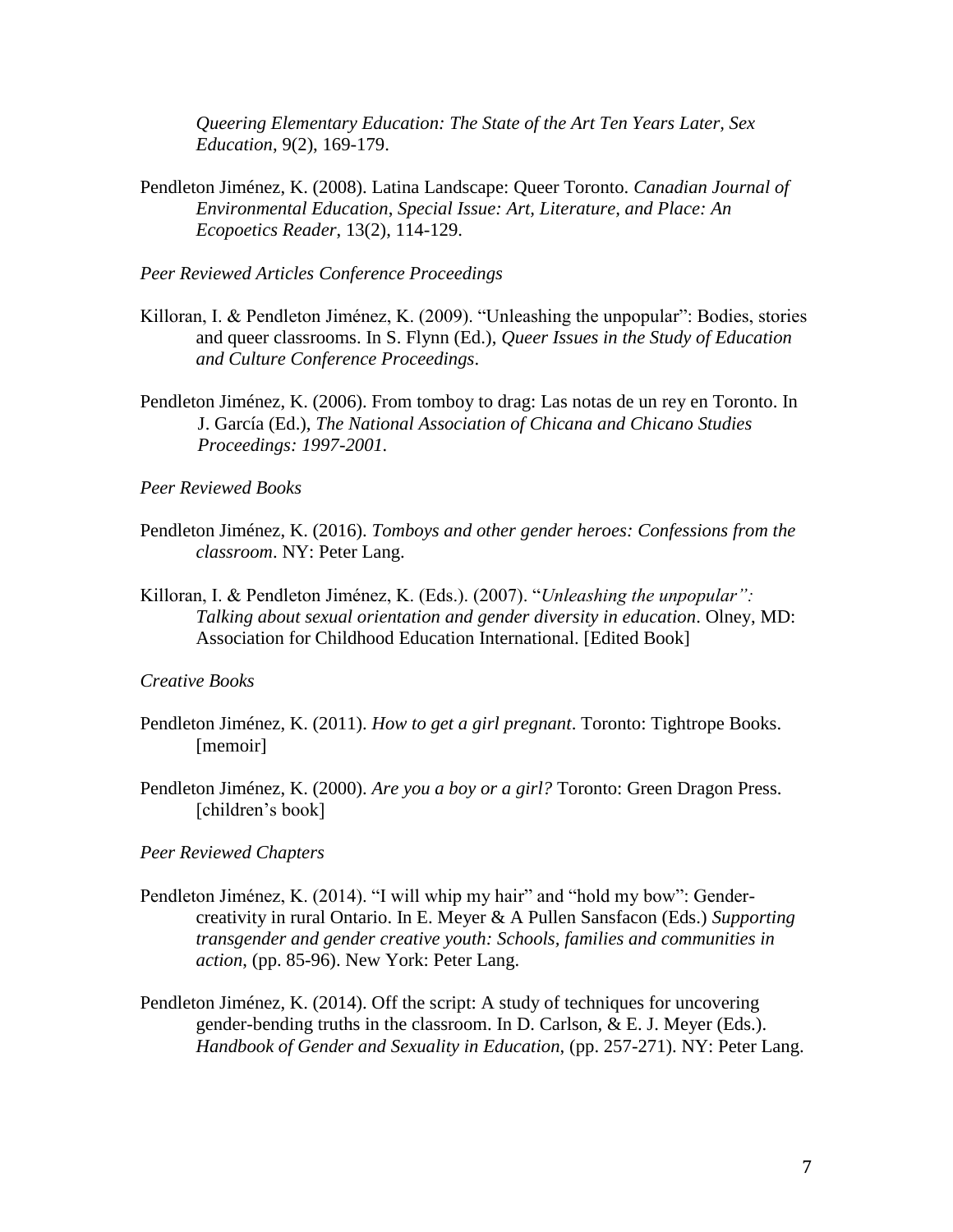- Pendleton Jiménez, K. (2013). "Tell Them You're a Mexican," and Other Motherly Advice. In S. Sahagian, & V. Reim (Eds.). *Mother of invention: How our mothers influenced us as feminist academics and activists*. Toronto: Demeter Press.
- Pendleton Jiménez, K. (2012). The breastfeeding curriculum: Stories of queer, female, unruly learning. In D. Freedman, N. Jolly, & S. Springgay (Ed.) *M/othering a bodied curriculum: Theories and practices of relational teaching (pp. 294-307).* Toronto: University of Toronto Press.
- Pendleton Jiménez, K. (2007). On late nights: Living in my queer teacher body. In I. Killoran, & K. Pendleton Jiménez (Eds.), "*Unleashing the unpopular": Talking about sexual orientation and gender diversity in education* (pp. 63-71). Olney, MD: Association for Childhood Education International.
- Pendleton Jiménez, K. (2007). Pretty. In I. Killoran, & K. Pendleton Jiménez (Eds.), "*Unleashing the unpopular": Talking about sexual orientation and gender diversity in education* (pp. 25-29). Olney, MD: Association for Childhood Education International.
- Pendleton Jiménez, K. (2006). 'Start with the land': Groundwork for Chicana pedagogy. In D. D. Bernal, C. A. Elenes, F. E. Godinez & S. Villenas (Eds.), *Chicana/Latina feminist pedagogies and epistemologies for everyday life: Educación en la familia, comunidad y escuela* (pp. 219-230). Albany, NY: SUNY Press.
- Pendleton Jiménez, K. (2005). Lengua Latina: Latina-Canadians (Re)constructing identity through a 'community of practice.' In C. Pease-Alvarez & S. Schecter (Eds.), *Learning, teaching & community: Contributions of situated and participatory approaches to educational innovation* (pp. 235-256). Mahwah, NJ: Lawrence Erlbaum Associates, Inc.
- Pendleton Jiménez, K. (2002). Can of worms: A queer TA in teacher's ed. In R. Kissen (Ed.), *Getting ready for Benjamin: Preparing teachers for sexual diversity in the classroom* (pp. 215-225). Lanham, MD: Rowman and Littlefield.

#### *Non-referred Chapters*

- Pendleton Jiménez, K. (2016). Downtown. In R. Gilmour and R. Ganev (Eds.) *Queers were here: Heroes and icons of queer Canada* (pp. 165-180). Toronto: Between the lines.
- Pendleton Jiménez, K. (2015). Letter to My Queer Family. In T. Goldstein and A. Greer (Eds.) *Women writing letters: Seasons 3 & 4* (pp. 100-102). Toronto: Gailey Road Productions.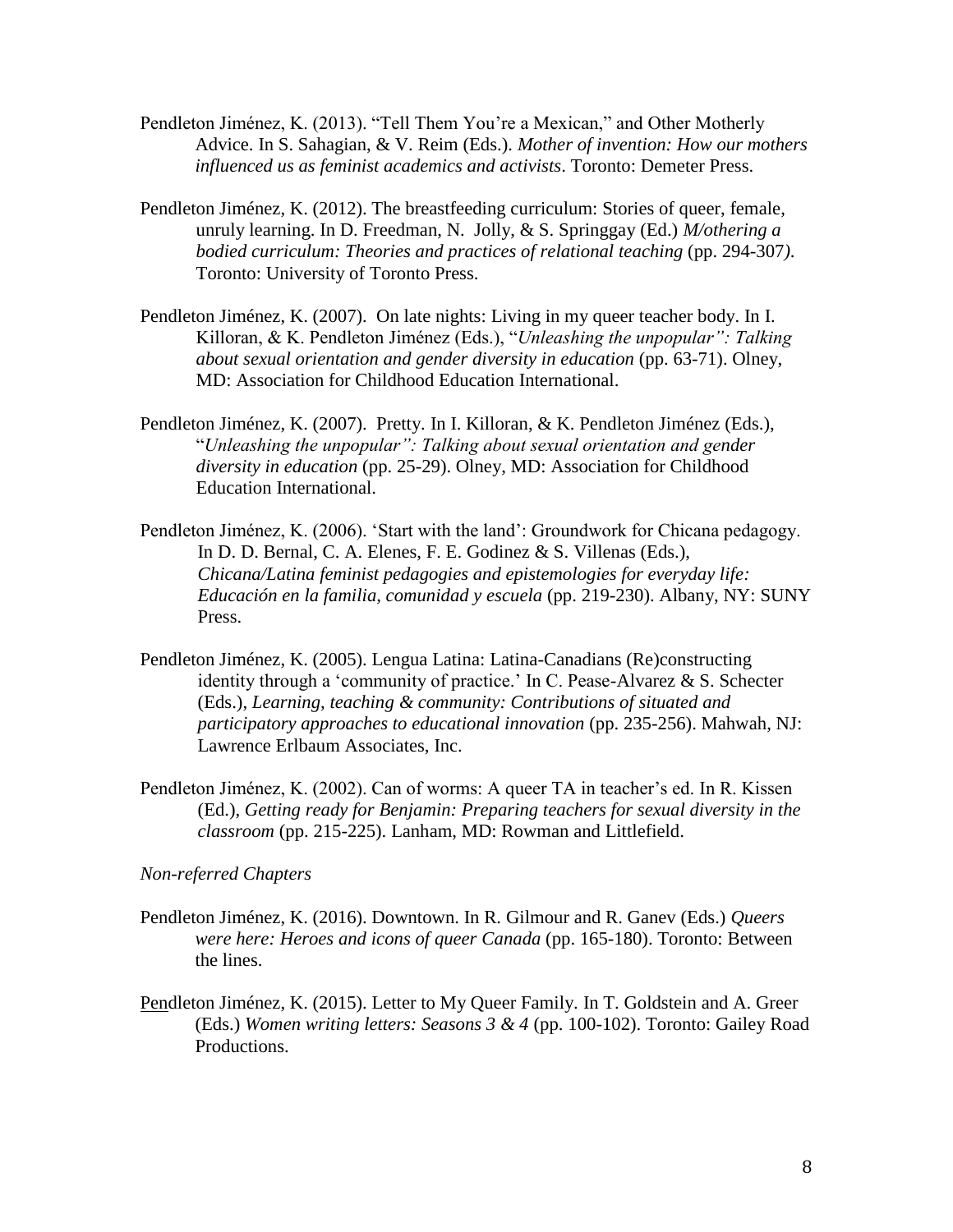- Pendleton Jiménez, K. (2014). Letter to my twelve year old self. In *Women writing letters* (Vol. 2). Toronto: Gailey Road Productions.
- Pendleton Jiménez, K. (2011). A beautiful creature. In I. E. Coyote and Z. Sharman **(**Eds.**)** *Persistence: Still butch and femme* (pp. 53-62). Vancouver: Arsenal Pulp Press.
- Pendleton Jiménez, K. (2009). Little white children: Notes from a Chicana dyke dad. In R. Epstein (Ed.), *Who's your daddy? and other writings on queer* parenting (pp. 242-250). Toronto: Sumach Press.
- Pendleton Jiménez, K. (2006). Queer Players: Strategic theater in San Diego. In R. Bernstein (Ed.), *Cast out: Queer lives in theatre* (pp. 118-123). Michigan: University of Michigan Press.
- Pendleton Jiménez, K. (2003). María. In Z. Whittall (Ed.), *Geeks, Misfits and Outlaws*. Toronto: McGilligan Books.
- Pendleton Jiménez, K. (2002). My dad in pink. In E. Ruth (Ed.), *Bent on writing: Contemporary queer tales*. Toronto: Women's Press.
- Pendleton Jiménez, K. (2001). La del sapo. In R. Johnson (Ed.), *Fantasmas: Supernatural stories by Mexican American writers.* Tempe, AZ: Bilingual Press
- Pendleton Jiménez, K. (2001). Butch games. In K. X. Tulchinsky (Ed.), *Hot & bothered 3: Short short fiction on lesbian desire*. Vancouver: Arsenal Pulp Press.
- Pendleton Jiménez, K. (2000). Seductions of a bordertown boy. In L. Damsky (Ed.), *Sex & single girls: Straight and queer women on sexuality*. Seattle, WA: Seal Press.
- Pendleton Jiménez, K. (2000). The alley below. In L. Newman (Ed.), *Pillow Talk II: More lesbian stories between the covers*. Los Angeles: Alyson Books.
- Pendleton Jiménez, K. (1999). The lake at the end of the wash. In T. Wolverton, R. Drake (Eds.), *Hers 3: Brilliant New Fiction by Lesbians*. New York: Farrar Straus Giroux.
- Pendleton Jiménez, K. (1996). Tomboy gone butch. In R. Elwin (Ed.),*Countering the myth*. Toronto: Women's Educational Press.

#### *Book Review*

Pendleton Jiménez, K. (2004). Review of *Mom and Mum are getting married!*. *Journal for the Canadian Association of Curriculum Studies,* 2(2).

*Encyclopedia Entries*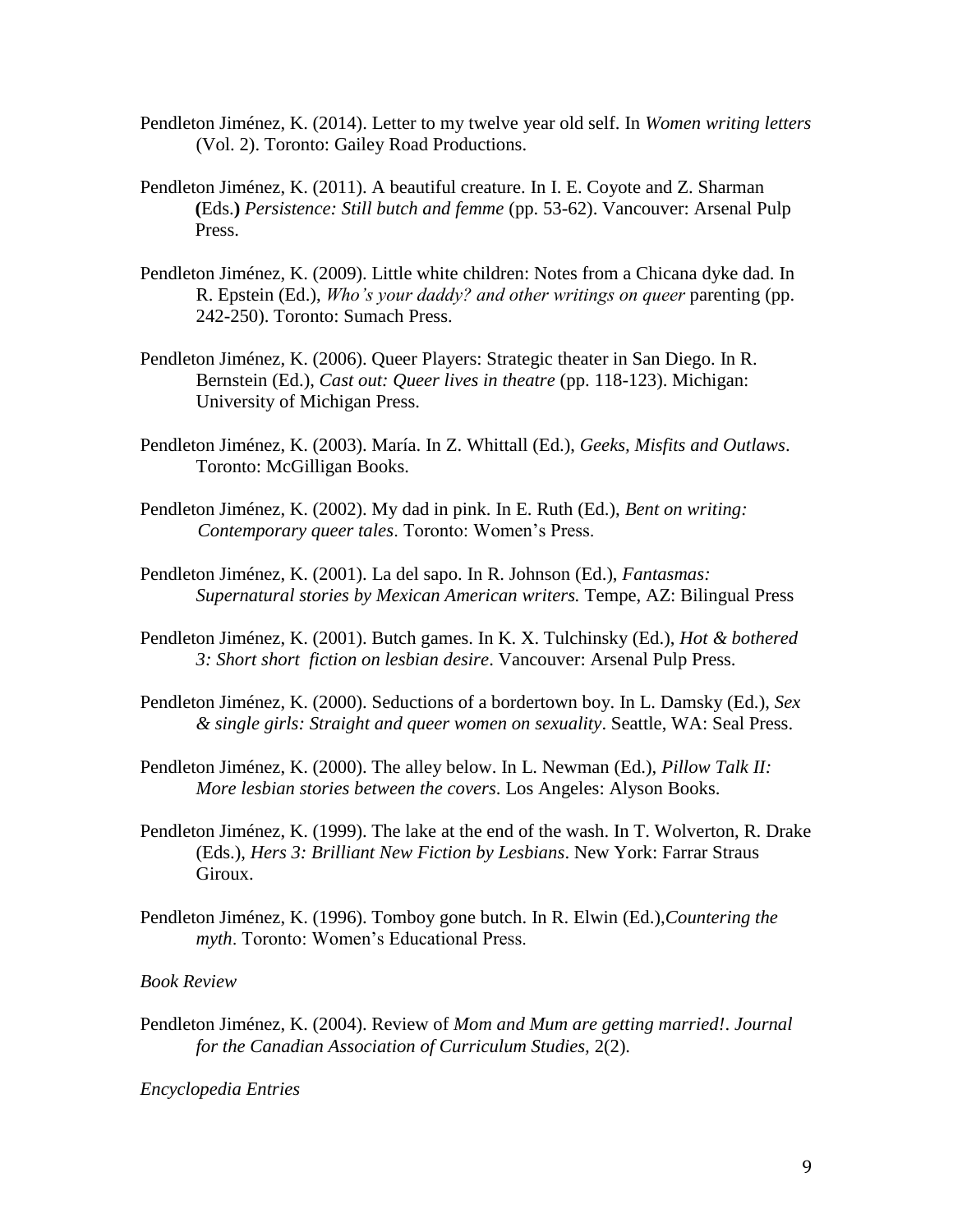- Pendleton Jiménez, K. (2010). Boi. In S. Steinberg & M Kehler (Eds.), *Boy culture: An encyclopedia* (pp. 5-9). Westport, CT: Greenwood Press.
- Pendleton Jiménez, K. (2010). Homophobia. In S. Steinberg & M Kehler (Eds.), *Boy culture: An encyclopedia* (pp. 24-28). Westport, CT: Greenwood Press.
- Pendleton Jiménez, K. (1999). Cherríe Moraga. In *The Encyclopedia of Lesbian Histories and Cultures.* Garland Pub.
- *Articles/Stories in Magazines*
- Pendleton Jiménez, K. (2016). Latin Night at the Pulse. Electric City Magazine, <http://www.electriccitymagazine.ca/>
- Pendleton Jiménez, K. (2004). La lotería: Mourning by cards. *Vox Feminarum*, 3(3).
- Pendleton Jiménez, K. (2003). The lesbian hand. *The Graduate Students' Handbook*, York University, 2003.
- Pendleton Jiménez, K. (2003). Julio. *Jota!: A Zine for Chicana Lesbians*, 1 (1).
- Pendleton Jiménez, K. (2002). A taste of color. *Fireweed* (Mixed Race Issue)*, 75,* 13-16.

Pendleton Jiménez, K. (2002) Amigas intimas. *Sparks, 1(1),* 15-17.

Curry Rodriguez, J., Roque, H. & Pendleton Jiménez, K. (1999). We are women, feminists & queers. Are we ethnic studies? *Colorlines*, Summer.

Pendleton Jiménez, K. (1995). Dina ruled the playground.*Conmoción* 3, 10-11.

#### *Edited Magazines*

Pendleton Jiménez, K. (1996-1998). (Ed.) *OutWord* I-V *OutWord* is a magazine for LGBT youth.

#### *Film*

- Pendleton Jiménez, K. (2015). *Butch Coyolxauhqui*. Toronto: Through Thick and Thin: Investigating Body Image and Body Management Among Queer Women in Southern OntarioProject. [biographical short] <https://www.youtube.com/watch?v=QJxa-y8MVLQ>
- Taylor, B. (Co-Director), Parkin, W. (Co-Director), & Pendleton Jiménez, K. (Writer). (2008). *Tomboy* [children's animated short film]. Canada: Coyle Productions. <https://vimeo.com/10772672>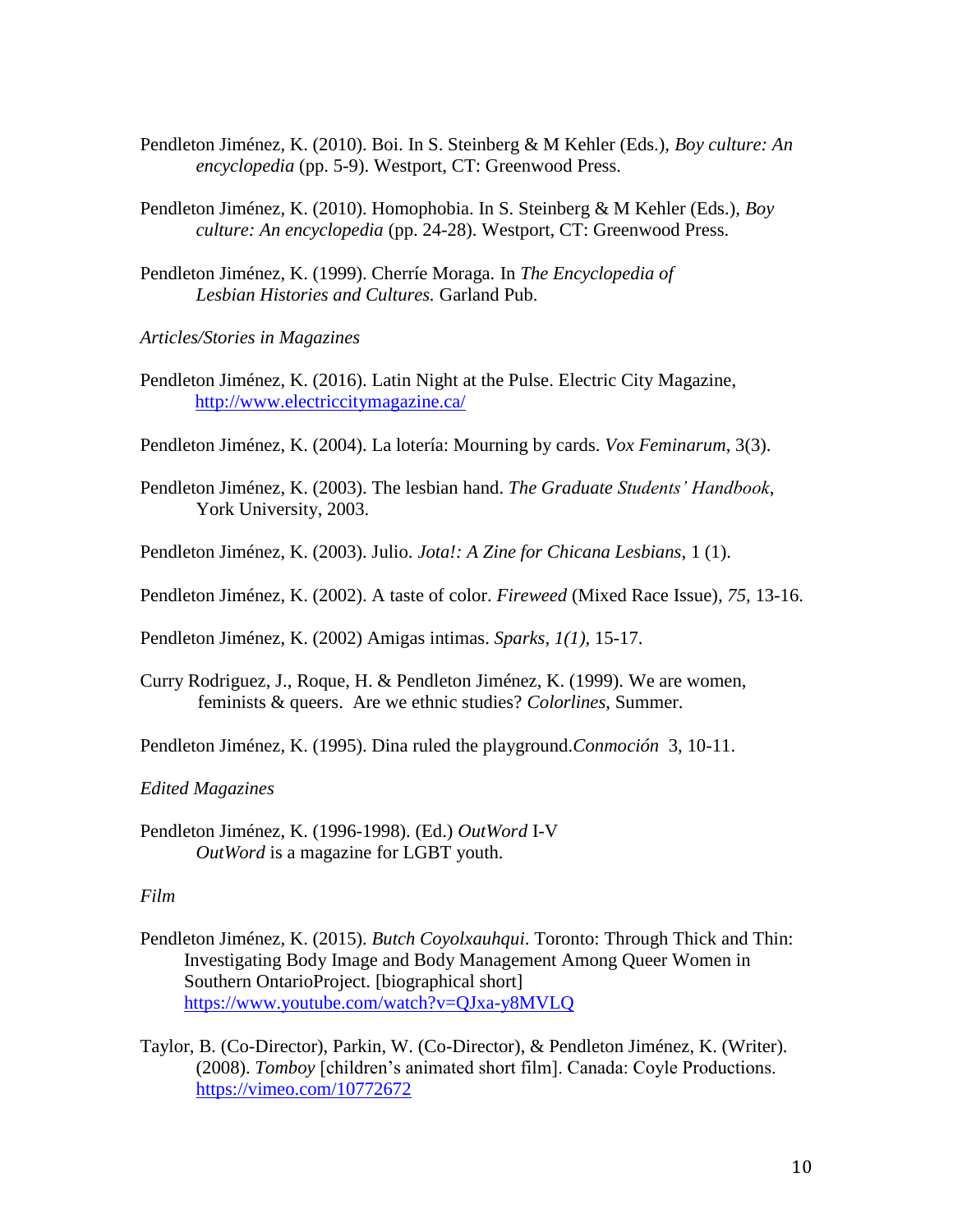*Awards and Grants:*

| 2015 | "Through Thick and Thin: Investigating Body Image and Body<br>Management Among Queer Women in Southern Ontario,"<br>Women's College Hospital. (for qualitative research and the<br>production of short autobiographical films), Co-Principal<br>Investigator, with Jen Rinaldi and Loralee Gillis (Principal<br>Investigators), May Friedman (Co-Principal Investigator), Carla<br>Rice (Co-Principal Investigator), Elisabeth Harrison, Andrea<br>LaMarre, and Deborah McPhail (Collaborators): \$75,000. |
|------|------------------------------------------------------------------------------------------------------------------------------------------------------------------------------------------------------------------------------------------------------------------------------------------------------------------------------------------------------------------------------------------------------------------------------------------------------------------------------------------------------------|
| 2014 | "Tomboys and Other Gender Heroes: Community Research<br>Dissemination," The Frost Centre, Trent University: \$2,960                                                                                                                                                                                                                                                                                                                                                                                        |
| 2013 | Identifying Social and Systemic Barriers to Health and Wellbeing<br>for Young Gender Non-Conforming Males and Transgender Boys<br>in Canada (CIHR Meetings, Planning and Dissemination Grant:<br>2013, Co-Applicant with Loralee Gillis, Jake Pyne, Ann Travers,<br>and Heather MacIntosh): In September 2013, we brought together<br>scholars, doctors, mental health workers, and parents from across<br>the nation to share research and develop new collaborative grants:<br>\$25,000                  |
| 2011 | Standard Research Grant (Special One-Year Grant),<br>Social Sciences and Humanities Research Council of Canada<br>For support of Tomboys and Other Gender Heroes: \$9,296                                                                                                                                                                                                                                                                                                                                  |

## *Production Grants/Awards*

Taylor, B. (Co-Director), Parkin, W. (Co-Director), & Pendleton Jiménez, K. (Writer).(2008). *Tomboy* [children's animated short film]. Canada: Coyle Productions.

- 2008 EGALE: \$500 (Barb Taylor & Karleen Pendleton Jiménez)
- 2007 Canadian Independent Film and Video Fund: \$20,600 (Coyle Productions)
- 2007 Canada Council for the Arts: \$12,000 (Barb Taylor)
- 2007 Lesbian and Gay Community Appeal: \$1,000 (Barb Taylor & Karleen Pendleton Jiménez)
- 2007 Shaw Rocket Fund: \$7,600 (Coyle Productions)
- 2006 CBC Canadian Reflections Award to Director for the Project Tomboy (based on animatic): \$7,500 (Coyle Productions)

I try to queer my syllabuses as much as possible, although it's easier to do this in courses like Literature and Social Justice (ENGL 2703H) where we spend some time discussing lesbian poet activists like Adrienne Rich and Audre Lorde as well as AIDS activism of the 1980s through works like Larry Kramer's Normal Heart.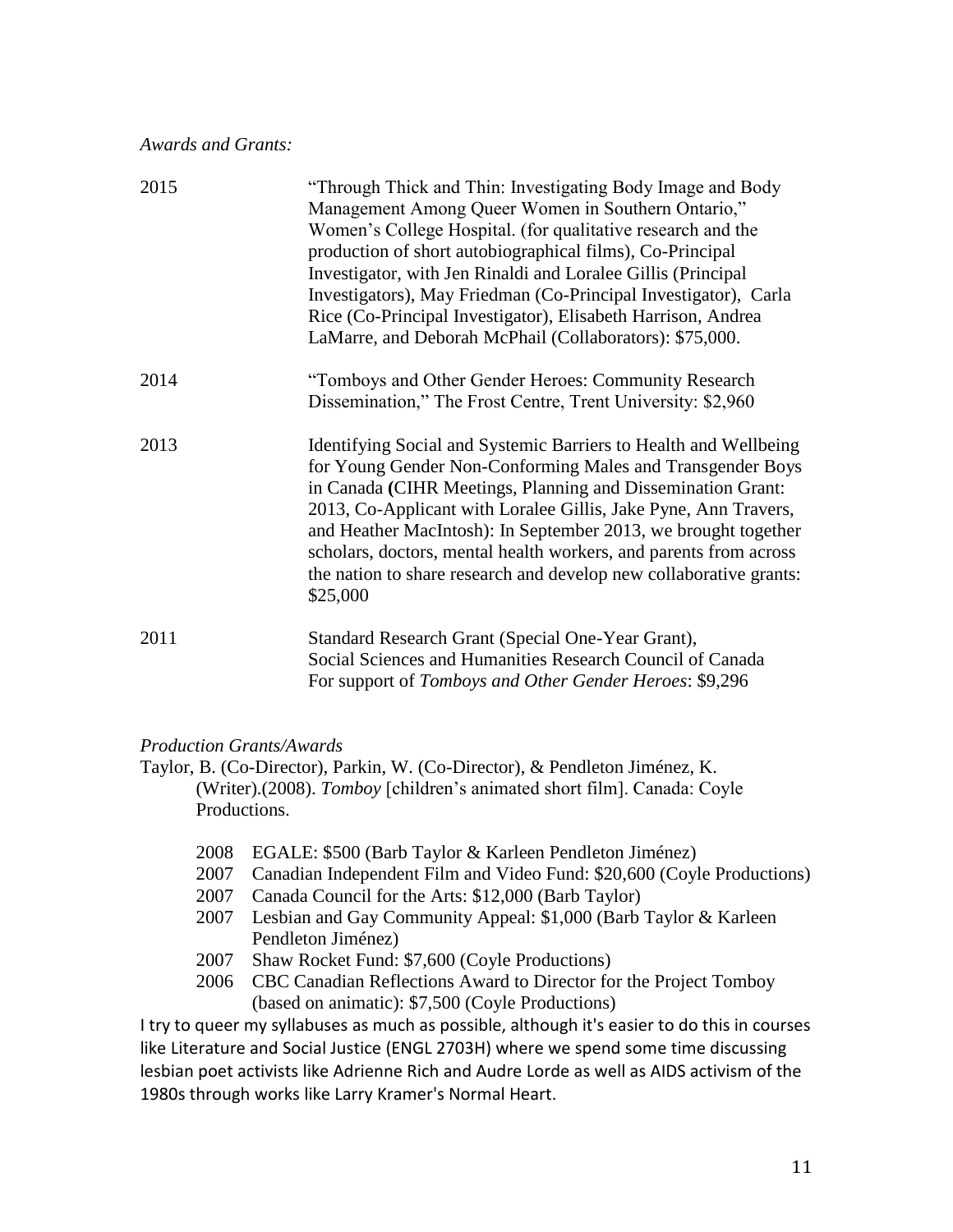In my Age of Sensibility class (ENGL 3207H), which focuses on 18th century literature, we do spend some time talking about same-sex desire, especially in reference to Henry Fielding's T*he Female Husband*and libertine poets like John Wilmot. In ENGL 2609H (Contagion) and my grad course on Imagining Immunity, we also study AIDS activism.

### **Dr. James Penney- Cultural Studies, French, and Francophone Studies**

With a background in comparative literature and cultural theory, James Penney works at the intersection of the psychoanalytic and Marxist traditions, putting theoretical insights in dialogue with literary and cinematic texts from the French and Francophone worlds and beyond. He has a continuing interest in the vexed conversation between Freudian and Lacanian psychoanalysis and queer theory. Currently completing a book project entitled Acts of Poetry: Genet, Lacan, he is the author of The World of Perversion: Psychoanalysis and the Impossible Absolute of Desire (2006), The Structures of Love: Art and Politics beyond the Transference (2012), and After Queer Theory: The Limits of Sexual Politics (2016).

### **Sara Pieper, Biology, Environmental and Life Sciences Graduate Program**

### *Peer-reviewed Articles*

Pieper, S.J., Freeland, J.R., Dorken, M.E. 2018. Coexistence of Typha latifolia, T. angustifolia (Typhaceae) and their invasive hybrid is not explained by niche partitioning across water depths. Aquatic Botany. doi: 10.1016/j.aquabot.2017.11.001

Pieper, S.J., Nicholls, A.A., Freeland, J.R., and Dorken, M.E. 2017. Asymmetric hybridization in cattails (Typha spp.) and its implications for the evolutionary maintenance of native Typha latifolia. Journal of Heredity. doi:10.1093/jhered/esx036

Pieper, S.J., Loewen, V., Gill, M., and Johnstone, J.F. 2011. Plant responses to natural and experimental variations in temperature in alpine tundra, southern Yukon, Canada. Arctic, Antarctic, and Alpine Research. 43: 442-456.

### *Peer Reviewed Conferences*

Pieper, S.J. (February 2018).Trent University Biology Seminar Series, Peterborough ON Pieper, S.J. (October 2015). Willow Beach Field Naturalists, Cobourg ON Pieper, S.J. (May 2015). Canadian Society for Ecology and Evolution, Saskatoon SK. Pieper, S.J. (April 2015). Peterborough Field Naturalists, Peterborough ON

### **Dr. Momin Rahman- Sociology**

*Peer Reviewed Journal Articles*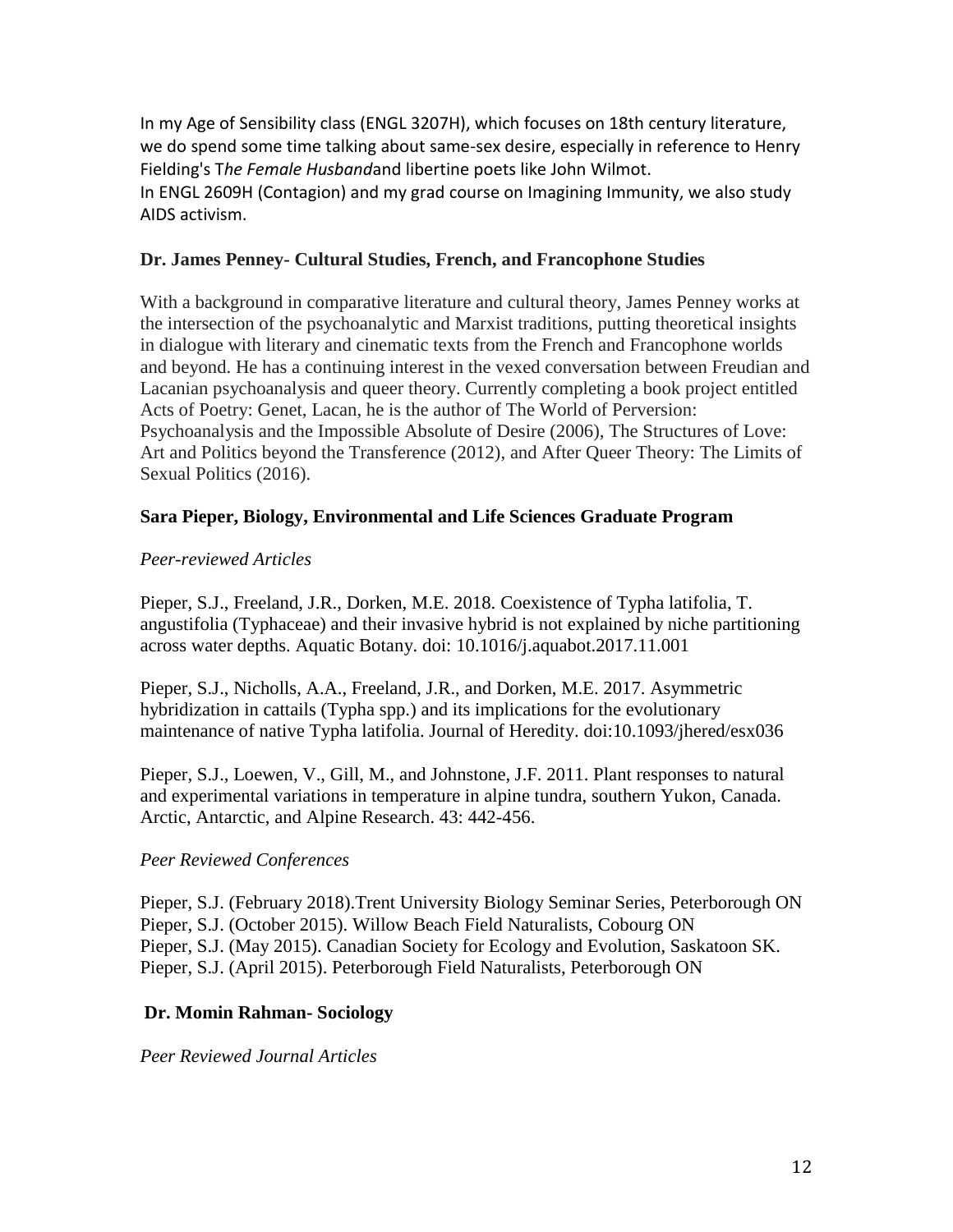2016 – Rahman, M. and Valliani, A. "Challenging the Opposition of LGBT and Muslim Cultures: initial research on LGBT Muslims in Canada." Special Issue: *Theology and Sexuality*, "Approaching Islam Queerly", 22 (1-2): 73-88.

2015 - <http://www.e-ir.info/2015/04/02/the-politics-of-lgbt-muslim-identities/>

2014 – "Queer Rights and the Triangulation of Western Exceptionalism." *Journal of Human Rights*, 13 (3): 274-289. Special Issue: Not Such an International Human Rights Norm? Local Resistance to Lesbian, Gay, Bisexual, and Transgender Rights.

2013 – "The rise of ideological secularism: Quebec's proposed charter of values" *Discover Society*, Issue 2, November 2013: [http://www.discoversociety.org/2013/11/05/the-rise-of-ideological-secularism-quebecs](http://www.discoversociety.org/2013/11/05/the-rise-of-ideological-secularism-quebecs-proposed-charter-of-values/)[proposed-charter-of-values/.](http://www.discoversociety.org/2013/11/05/the-rise-of-ideological-secularism-quebecs-proposed-charter-of-values/)

2010 - "Queer as Intersectionality: Theorizing Gay Muslim Identities." Special issue: Theorizing Sexuality, *Sociology*, 44 (5): 1-18. October, 2010.

*Peer Reviewed Books In preparation* (Contracted) *Oxford Handbook of LGBT Politics* (co-edited with S. McEvoy and M. Bosia for delivery in December 2018) Monograph for Polity series on Key Concepts on Sexuality for delivery in spring 2019

### *Published*

2014 - Rahman, M. *Homosexualities, Muslim Cultures and Modernity*, Basingstoke: Palgrave Macmillan. Published in their monograph series on the Politics of Identity and Citizenship [\(http://www.palgrave.com/page/detail/?sf1=id\\_product&st1=573490\)](http://www.palgrave.com/page/detail/?sf1=id_product&st1=573490).

2010 - Rahman, M. and S. Jackson, *Gender and Sexuality: Sociological Approaches*, Oxford:Polity Press. November**,** 2010. Full joint authorship [\(http://www.polity.co.uk/book.asp?ref=9780745633763\)](http://www.polity.co.uk/book.asp?ref=9780745633763).

## *Peer Reviewed Chapters*

2018 - "Postcolonialism and International Relations: intersections of sexuality, religion and race." Chapter 6 in Persaud, R. and Sajed, A. (eds), *Race, Gender and Culture in International Relations*. New York: Routledge.

2018 - Contemporary Same-Sex Muslim Sexualities: Identities and Issues 2018. M. Woodward, R. Lukens-Bull (eds.), *Handbook of Contemporary Islam and Muslim Lives, Springer* Reference works,<https://doi.org/10.1007/978-3-319-73653-2> 47-2.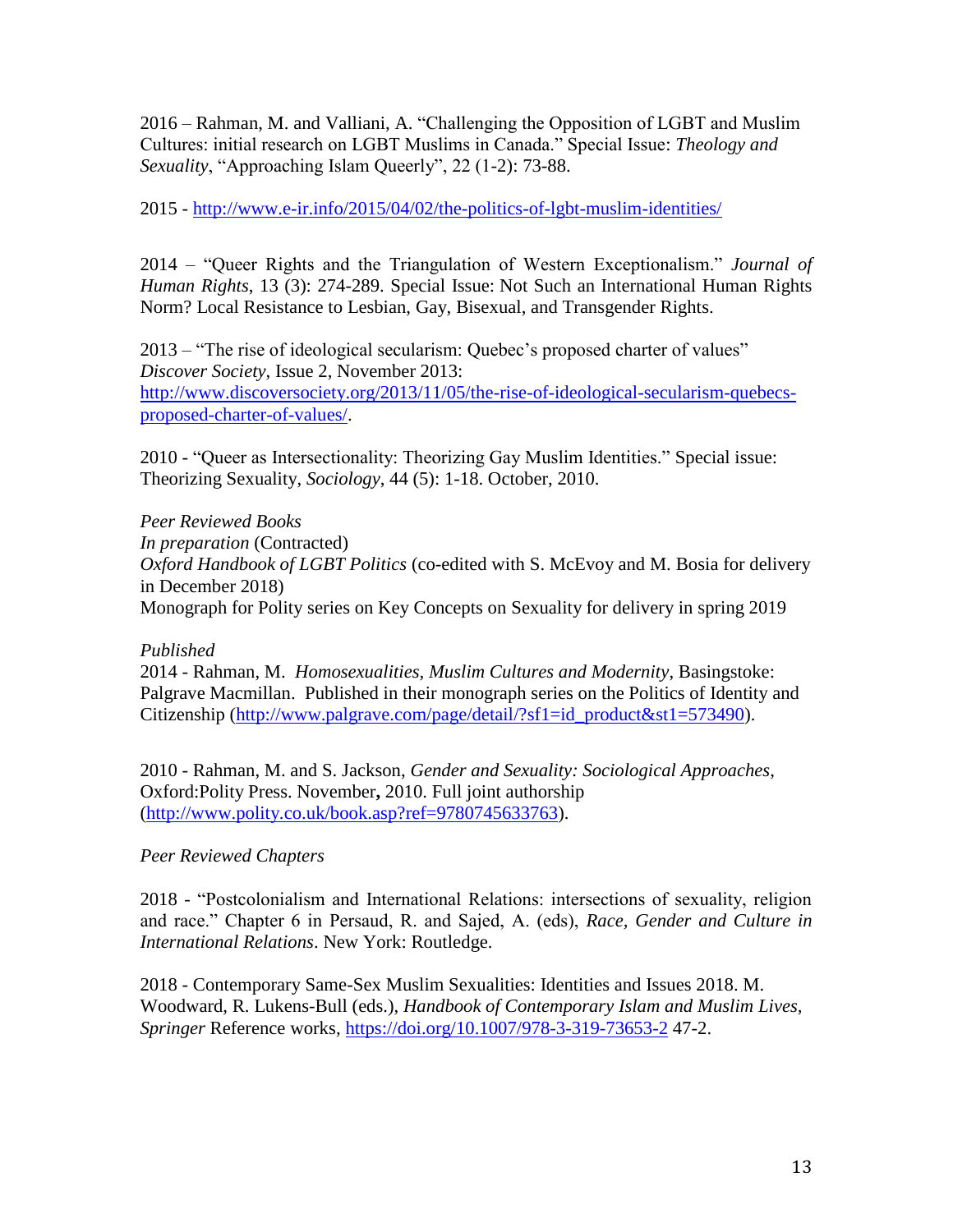2017. "Islamophobia, the Impossible Muslim and the Reflexive Potential of Intersectionality." Chapter 2 in Mahadevan, J. and Mayer, C. (eds), *Muslim Minorities, Workplace Diversity and Reflexive HRM*. New York: Routledge.

2016. "Querying the Equation of Sexual Diversity with Modernity: Towards a Homocolonialist Test." Chapter 7 in Viteri, M. and Picq, M. (eds), *Queering Narratives of Modernity*. Bern; Peter Lang.

2015. "Sexual Diffusions and Conceptual Confusions: Muslim Homophobia and Muslim Homosexualities in the context of Modernity". Chapter 5 in Picq. M and Thiel, M. (eds) *LGBTIQ Praxis and IR theory: How Sexuality shapes World Politics.* New York: Routledge.

2015 – "Sexual Diversity". Chapter 7 in S. Vertovec (ed.), *The Routledge International Handbook of Diversity Studies,* New York and London: Routledge.

2011 - "Research on Queer Muslims: Identities, Politics and Communities."Chapter published in Dutch in May 2011, editor, Wim Peumans, *Seks en Stigma: Over Grenzen Heen. Homoseksuele en Lesbische Migranten in Vlaanderen en Brussel*. Acco Press: Leuven, pp125-144.

2011 - Rahman, M and Hussain, A. "Muslims and Sexual Diversity in North America." Chapter 15 in Rayside, D. and Wilcox, C. (eds.) *Faith, Politics and Sexual Diversity in Canada and the United States*,Vancouver: UBC Press, pp255-274. Primary author.

## *Non-Refereed Publications*

2017 – For the UN Special Rapporteur on Freedom of Religion or Belief. *Towards a Dialogue between Muslims and LGBTI people: pathways and pitfalls, available in the* resources section of the report available on the publications page of the description of this private conference

<http://www.ohchr.org/EN/Issues/FreedomReligion/Pages/ReligionAndSexuality.aspx>

### *Teaching*

SOCI/WMST Sociology of Gender Supervised a number of undergraduate research projects on issues of sexuality.

## **Amy Smith- Psychology Honour Student**

*Symposium Presentations*

Smith, A. (2018). What about Us? Aging Concerns of LGBTQ+ Older Adults in North America. Presented at the Challenging Barriers of Expression and Promoting Social Change Symposium. Trent University, Peterborough, ON. <https://impossibleprojects.clarkson.edu/index.php/schedule2018/>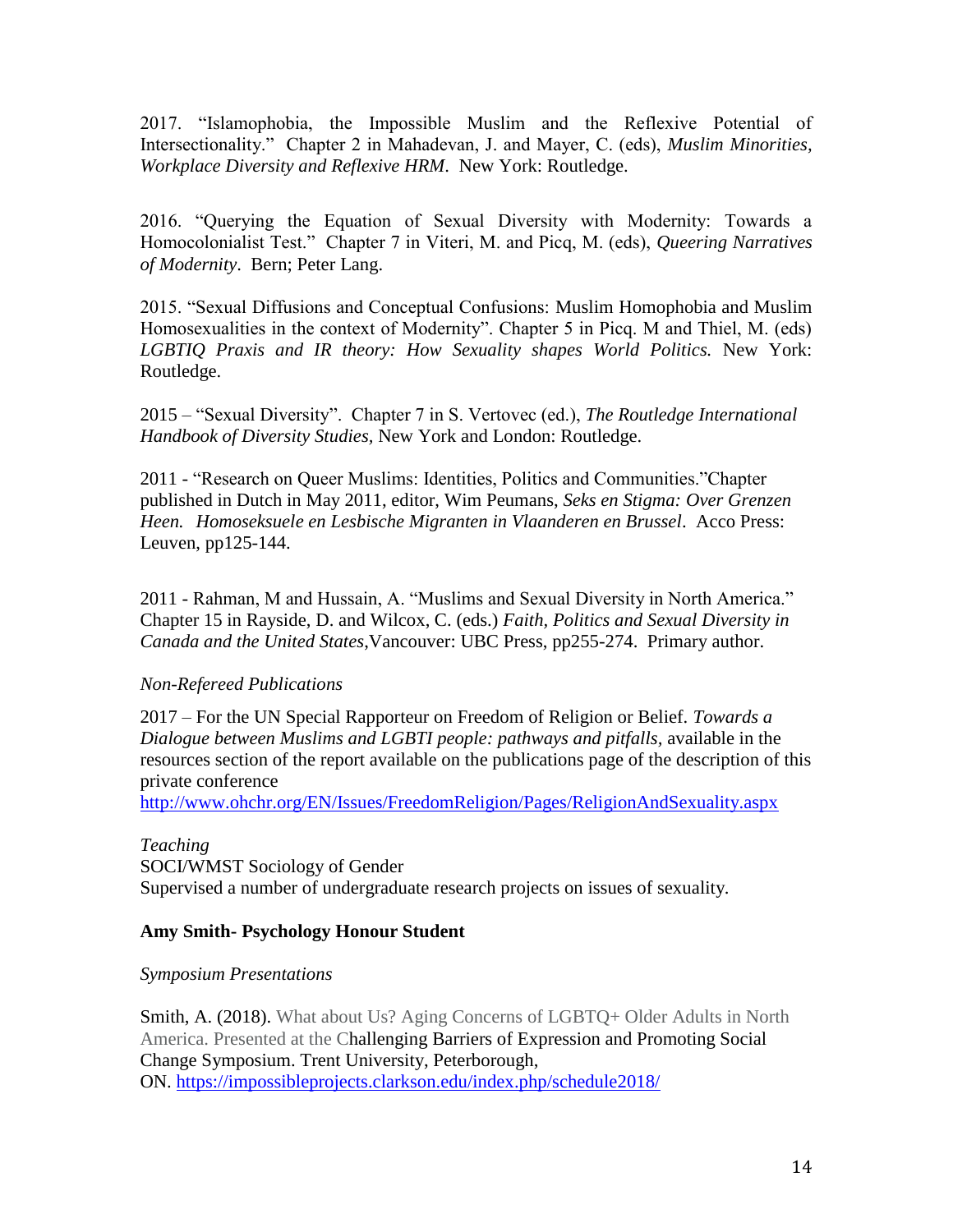Smith, A. (2017). Aging in the LGBTQ community. Presented at the Keeping the Door Open Panel. Fairhaven Long Term Care Facility, Peterborough, ON. <https://www.trentu.ca/news/story/18469?&newsId=18469>

# *Curriculum Development and Teaching*

Smith, A., & Russell, E. (2018). Special topics in the psychology of aging: The experiences of aging in the LGBTQ+ community. Developing a brand new course module, including interactive lecture, required readings, teaching materials, test items, and PowerPoints.

# *Literature Review in Progress*

Smith, A. (2018). Aging as an LGBTQ+ older adult. Literature review in preparation for PSYC 4901, supervised by Prof. Elizabeth Russell, Department of Psychology, Trent University.

# **Dr. Jie Zhang- Business**

# *Peer Reviewed Journal Articles*

(2017). Cross-financial-market correlations and quantitative easing (with Lawrence Kryzanowski and Rui Zhong) *Finance Research Letters*, *20*, 13-21.

### *Peer Reviewed Conference Presentations*

## **2018**

- Financial Management Association, San Diego, USA, October 2018
- Global Finance Conference, Paris, France, July 2018 (2 papers)
- Multinational Finance Society, Budapest, Hungary, June 2018\*
- Eastern Finance Association, Philadelphia, USA, April 2018
- Midwest Finance Association, San Antonio, March 2018

## **2017**

- Paris Financial Management Conference, Paris, France, December 2017
- Administrative Sciences Association of Canada, Montreal, May 2017
- European Financial Management Association, Greece, June 2017

## *Teaching*

- **Instructor, Trent University, Trent School of Business** 
	- Financial Management I (undergraduate level), Fall 2017, Winter 2018, Winter 2019